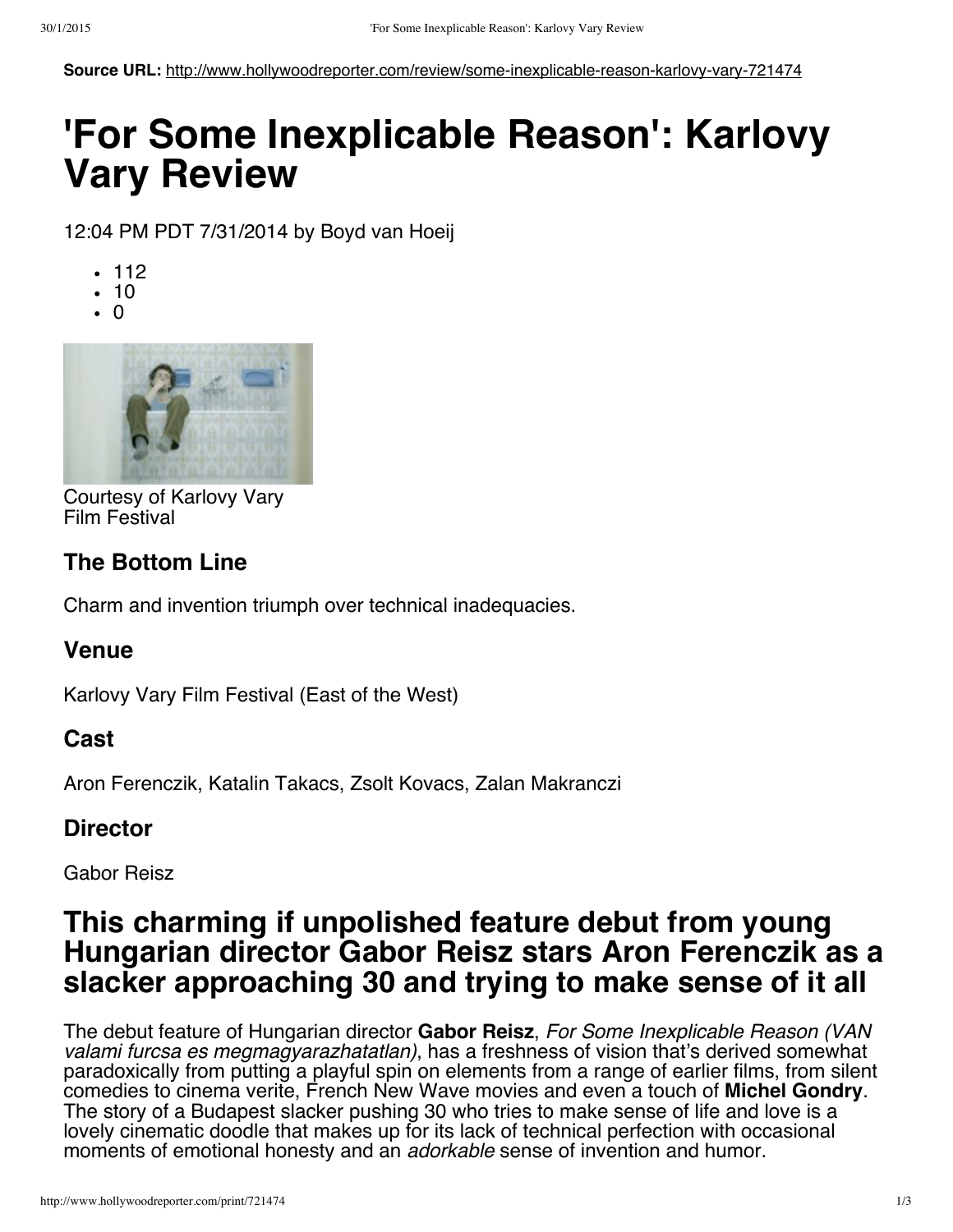The film offers a glimpse into the life of 29-year-old regular dude Aron (**Aron Ferenczik**), who's just been ditched by his girlfriend, Eszter (**Juli Jakab**). She took all her stuff with her not even leaving any hair in the bathtub drain — much to the dismay of the protagonist, for whom Eszter's sudden vote of no-confidence is a bitter pill to swallow. There he is, almost 30, barely out of university, without a job or woman in his life other than his controlling and overly patriotic mother (**Katalin Takacs**).

From the film's first frames, Reisz shows his imaginative side. An early montage sequence rapidly cuts between shots of Aron abruptly falling down slapstick-style in various places, though no one around him seems to notice (in voiceover, after having explained that he's been dumped, Aron gives a supremely concise and dry explanation: "I'm dead"). Not much later, his group of guy friends (played by real-life friends of the director) is introduced, with each stating his profession, income and relationship status directly to the camera, making it clear that Eszter was practically the only thing keeping Aron from feeling inadequate.

Though Aron normally doesn't drink, a Facebook photo of Eszter canoodling with another guy results in a wild night out. Their binge is even responsible for sending the protagonist to sunny Portugal a couple of weeks later, courtesy of an online-shopping-under-the-influence incident with his parents' credit card. But before he leaves, a female bus conductor with a funky name, Eva Ink (**Kata Bach**), catches his eye during a routine ticket check, suggesting he might be actively trying to get over his ex. Of course Aron has an irrational fear of random ticket checks, so finding her again simply to talk to her takes him on another adventure.

If the film, which was also written by Reisz, might at first feel like a heterogeneous collection of scenes and ideas, there are several binding elements that keep it from rambling too much. Firstly, there is the undeniable if nebbishy charm of the protagonist, with his unkempt hair, wire-rimmed glasses and constant two-day stubble. It helps that he's played to perfection by Ferenczik, who manages to look both insouciant and heartbroken, sometimes at the same time.

Because of Aron's fruitless search for a post-university job — his mother has grown so frustrated she's even rewritten his resume in ways only a mother could — and his conversations with peers about whether it might be worth moving abroad, the film feels very much anchored in contemporary Hungary, despite its occasional cinematic flights of fancy. And the film's second half shows that Reisz planned ahead carefully, as many initially random-seeming scenes, such as a video-quality flashback to poor picked-on Aron in highschool, actually pay off later.

Throughout, the tone of the film is admirably elastic and incorporates both documentary-style footage as well as totally unrealistic and very whimsical shots that nevertheless make sense emotionally, such as when Aron is followed down the street by a long line of Eszters, as if she were literally haunting him. A Gondry-like sequence sees Aron follow an electric wire from his parental home and through town that finally enables him to unplug his bickering parents (they're still discussing the cost of Aron's air ticket).

From a purely technical point of view, *For Some Inexplicable Reason* won't win any prizes in a beauty contest, though the film's grungy, semi-improvised cinematography, handled by Reisz himself, in many ways mirrors the aimless but well-meaning protagonist.

*Production company: Proton Cinema*

*Cast: Aron Ferenczik, Katalin Takacs, Zsolt Kovacs, Juli Jakab, Kata Bach*

*Writer-Director: Gabor Reisz*

*Producers: Julia Berkes, Miklos Bosnyak*